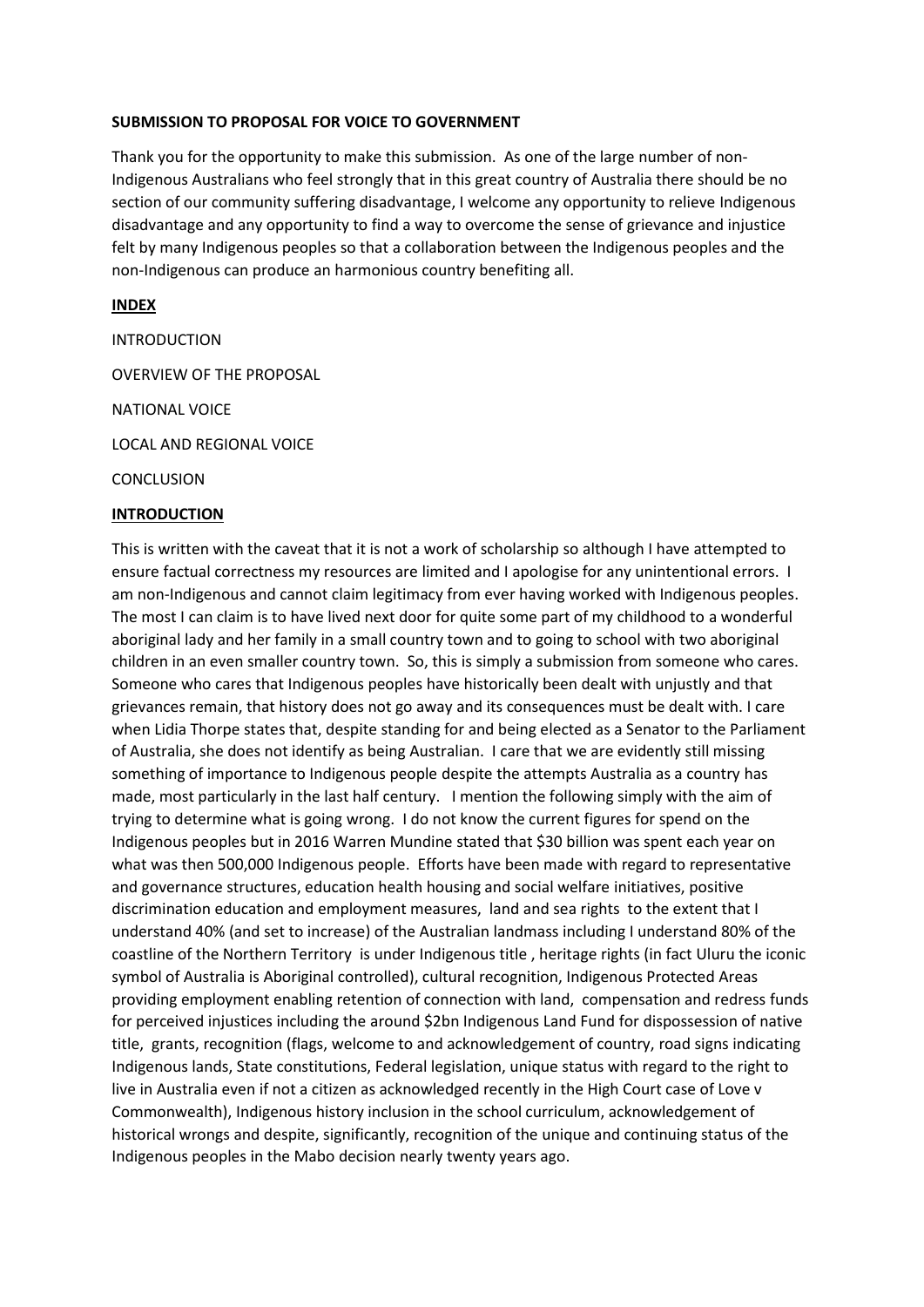The Indigenous population of Australia have possibly the oldest surviving culture in the world. There is some evidence that they may have lived in Australia up to 60,000 years ago. They were the inhabitants of this country at the time of British settlement. There is no doubt that historically great injustices have been visited on the Indigenous population and the dispossession and dispersals, the brutal frontier violence, the attempts to assimilate, the stolen generation, stolen wages, unequal wage and welfare rights, unequal voting rights and many other instances of discrimination (some of which are tragically documented in recently released archives of Western Australia) carried out by people and institutions who, though they are long gone, are part of the memory of this country. There is no shortage of concern for these and no shortage of concern for the anger it is evident has been inherited by new generations of the Indigenous populations.

However much has been done to redress the injustices and there is no shortage of goodwill.

With the matters above in mind, it is of great concern to me that this initiative will be yet another instance of efforts being made to heal the grievance which in itself will not fulfil that purpose. There are many who would argue that as the Indigenous population of Australia is estimated to be around 2.8% and the Indigenous representation in Federal Parliament is 2.7%, that the Indigenous peoples are already properly represented in the Federal governing structure of Australia and that this is the proper forum to resolve issues as it is for the remainder of the Australian people. However it is certainly important that any group that is a minority of the population has a way to represent its views, and even more so for people who have been dispossessed in the manner of the Indigenous peoples. However, before we take this step of organizing yet another Indigenous representative body, I wonder, given the proliferation of Indigenous voices to government already in existence through numerous bodies, the best approach would be firstly to consider what is already in place and secondly to consider exactly how the Indigenous people wish to interact with/ be part of Australia, that is, in particular, what exactly in concrete practical terms is meant by selfdetermination. With regard to the latter, there are, the traditional protest call "always was, always will be Aboriginal land", and "It's our Country", and Indigenous only businesses, and Indigenous only political structures. Vanessa Kitchett of the Noongar people stated after the finalization of the \$1.3bn Noongar settlement which included 200,000 square kilometres of land South West of Perth, " we have to write out own story". Yet there are others who while wishing to retain their own Indigenous culture believe as stated by Jacinta Price "we want to be part of the fabric of this country like everyone else.

If, after consideration as stated above, we are to continue with a proposal for a Voice it should be made clear and accepted that this is the body intended to provide for self-determination for the Aboriginal and Torres Strait Island peoples. There is much talk of the fact that the purpose of this proposed Voice is to habituate the Australian people to an Indigenous self-determining body, with the purpose of continuing with further changes and having a Voice embodied in the Constitution. If this is the case, it is fair to the Indigenous peoples and to the non-Indigenous people to face this properly, to be transparent with the Australian people both Indigenous and non-Indigenous and to ask, firstly, whether there should be a separate democratic Voice for the Indigenous peoples, and if the answer to that is yes, whether that Voice should be enshrined in the Constitution in a manner suggested by Noel Pearson or in the manner suggested by others, or whether it should be a legislated body only. There is talk of the need for a treaty and a Makarrata or truth telling Commission (indeed some States of Australia are already proceeding separately along this path). I believe these matters need to be addressed "up front" when proposing a Voice to government, so that some resolution may be attained and there is not an ongoing piecemeal approach. In fact one could argue with regard to a treaty that the Federal and State governments already have a multitude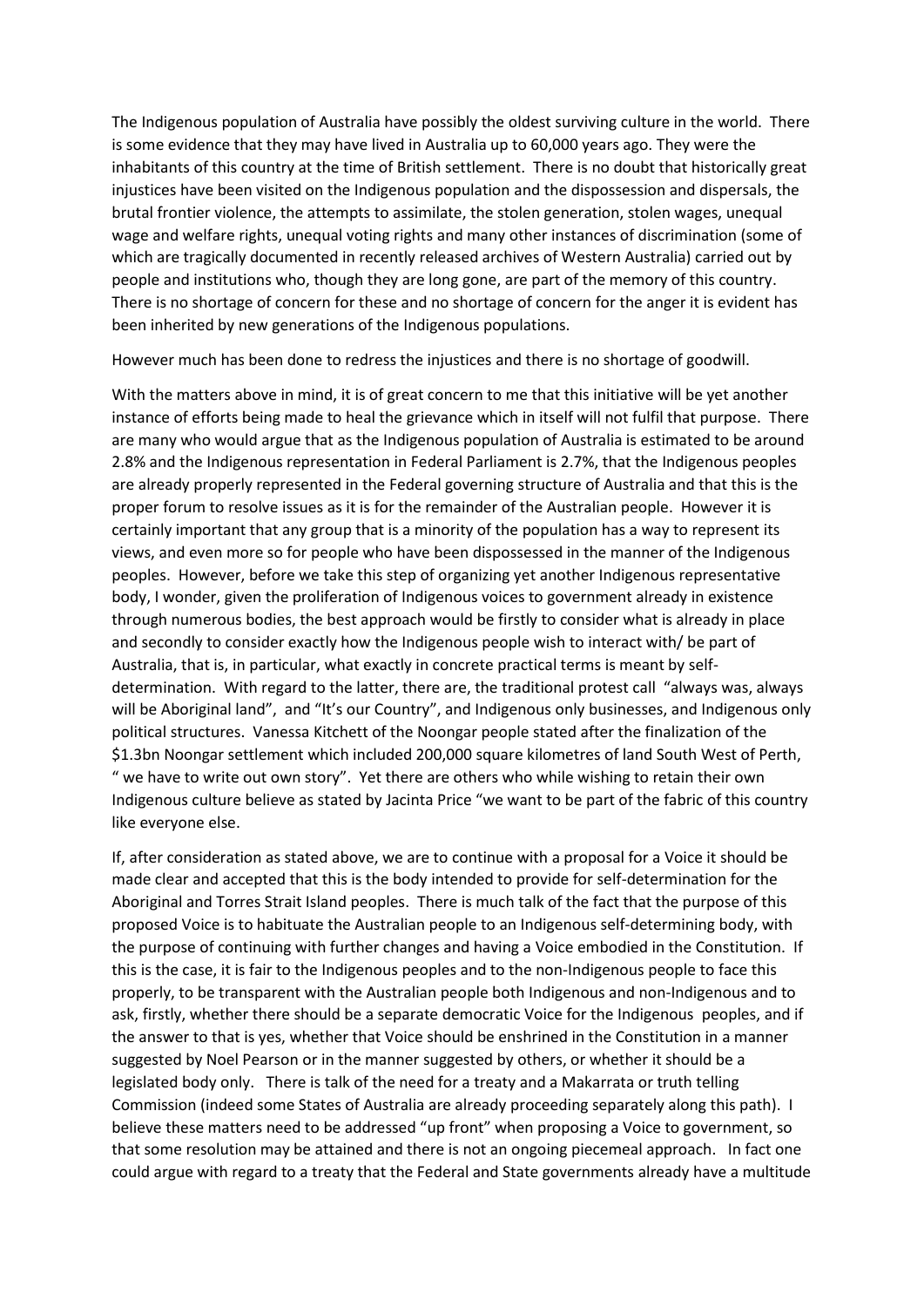of treaties with the Indigenous peoples. The numerous agreements with the traditional owner groups under Native Title and with traditional owner groups and others under the various land legislations are in many ways a treaty concerning the land of that traditional owner group. We have a Closing the Gap agreement with the Peak Bodies. We have agreements with representative bodies, as just some examples the Victorian First Peoples Assembly, the Torres Strait Regional Authority, the ACT body the Aboriginal and Torres Strait Islander Elected Body (ATSIEB), the Land Councils including the important NSW Aboriginal Land Council and the important land councils of Northern Australia , we have agreements with Empowered Communities, the Yorta Yorta Nation, we have the Noongar settlement, and many others. We have the redress schemes and court decisions compensating Indigenous peoples for past injustices. We have positive discrimination schemes for employment and education. We have grants to support various Indigenous bodies. These could be all investigated and brought together in a cohesive whole as treaties dealing with various aspects of dispossession. In fact when these matters are all taken into account, much of the aspiration and spirit of the United Nations Declaration on the Rights of Indigenous Peoples have already been made a reality in our country. If it is thought to be helpful there could also be a Makarrata Commission. It has been reported that "truth telling" while approached with a spirit of goodwill after the release of Mandela did not really help in the South African situation in the long run. However if both Indigenous and non-Indigenous people are prepared to keep an open mind to each other I believe it may help.

May I finish this introduction with two quotes from Nyunggai Warren Mundine. The first was in January 2014

"However, for real reconciliation, it is not enough that the country says sorry, feels remorse, rejects racism and seeks to make amends. It would not even be enough to close the gap. For real reconciliation, Indigenous people also need to forgive. I'm not suggesting that Indigenous people should forgive wrongdoers as individuals. However, I do believe the time must come when Indigenous people forgive Australia as a nation. Indigenous people have every reason to be aggrieved and angry about the past. As a people, and as a nation, we must never forget it. These events cannot be undone. Indeed, the most heinous wrongdoings against Indigenous people were committed by people who are now dead. This is a permanent, irreversible part of our history. So Indigenous people now have two options: continue to feel anger at the nation for something the nation cannot change. Or leave these events in the past, draw a line in history and allow the nation to start with a clean slate. Continuing to feel anger can manifest itself in a number of ways - for example, always assuming the worst of Australian authorities; talking about atrocities of the past as a way of shaming or criticising the nation today; pouncing on a single word or turn of phrase and amplifying into something it is not; or equating patriotism with racism. Drawing a line in history means Indigenous people permitting themselves to love their country, express patriotism, take pride in Australia's successes and achievement, and feel part of Australia as a nation, in addition to their own Indigenous nations. We can have all the reconciliation action plans that we like, but there will be no reconciliation until Indigenous people are willing to accept the nation's apologies; until we as Aboriginal and Torres Strait Islander people acknowledge Australia's right to exist."

The second was in January 2018.

"At last year's United Nations' Expert Mechanism on the Rights of Indigenous People, I met delegates from many countries with indigenous populations. Few come close to Australia's record in protections and respect for indigenous people and cultures. Some are as bad as Australia was in the past. To those who condemn Australia because of history or claim it's still a "racist nation", I say name me another country with Australia's diversity that's better, more harmonious, more respectful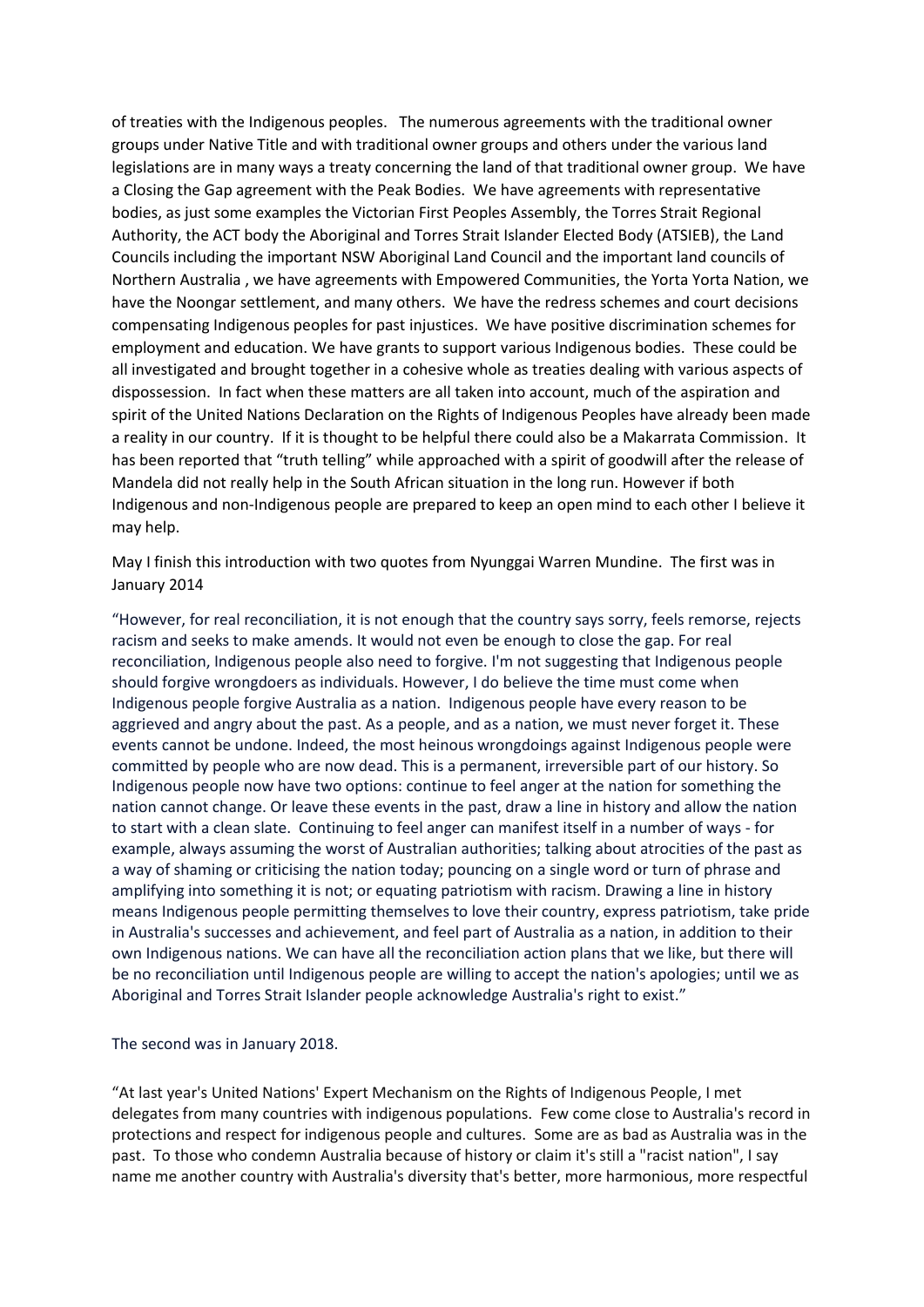of difference, more embracing of its Indigenous heritage than Australia. No nation is founded on purity. Even nations that are standard bearers of liberty and justice, models of progressiveness and enlightenment, have bloody and brutal histories. Human history is a record of humans: the brutality that humans are capable of and the incredible capacity of humans to advance, learn from wrongdoing, build better societies and improve the quality of all life. I don't judge a nation by the worst of its history but by how it overcomes that history and its vision for the future. Australia has achieved things no other nation has."

## **OVERVIEW OF THE PROPOSAL**

- 1. Advisory only. The very first point that needs to be made is that the Proposal for a Voice has been promoted as designing an advisory only body. It has been stated that being an advisory body there is no way it can be regarded as a third chamber of Parliament. However although design of the National Voice is advisory only, it is proposed that the Local and Regional Voices not only advise but work with government to undertake strategic planning, agree how investment and service delivery will align, and co-design strategies, service delivery, monitoring and evaluation. This remit is clearly beyond an advisory model.
- 2. Nebulous nature of Local and Regional Voices. It is difficult to comment on all aspects of the structure of the National Voice without making some assumptions and decisions as to the structure and framework of the Local and Regional Voices. Indeed, although I understand and appreciate the democratic wish for each region to determine its own structure depending on its own cultural preferences, I believe that some criteria need to be detailed in order that these Local and Regional Voices are truly representative and their structure is not taken over and determined by "elites", a concern that has been repeatedly expressed by the "grass roots" Indigenous people themselves. I understand that the Report of the Social Justice Commissioner in 2005 looked at surveys that had been undertaken in the regional communities and outlined the difficulties in attempting to establish regional organizations after the dismantling of ATSIC and the lack of capacity at the regional level for Indigenous people to organize themselves into a regional structure. Much has happened in the intervening decade and a half but nonetheless it may very well be that an education/preparation agenda needs to be undertaken before meaningful representation can take place. As mentioned above I do not have the knowledge of the great variety of representative structures in use, but I note that out of all the attempts to create representative structures after the dissolution of ATSIC came the Murdi Paaki Regional Assembly in Northern NSW and Ngaanyatjarra Council and these may provide some guidance. Other bodies, for example, such as the First People's Assembly in Victoria, the Torres Strait Regional Authority, ATSIEB, the Deputy Ombudsman in NSW and its implementation of the Ochre Plan, the Aboriginal Councils in Queensland, the Empowered Communities in New South Wales, may be looked at for best practice determination of a set of criteria for true representation.
- 3. Timing, Process, and Consultation with existing bodies. As it is currently set out in the Proposal, the structure and establishment of Local and Regional Voices described would seem to involve many years of work and negotiation not only at "grass roots" level but also with the multitude of Indigenous bodies already operating, many very successfully delivering, contesting rights and providing and overseeing the delivery of services. Concurrently with the development of the National and Local and Regional Voices, there are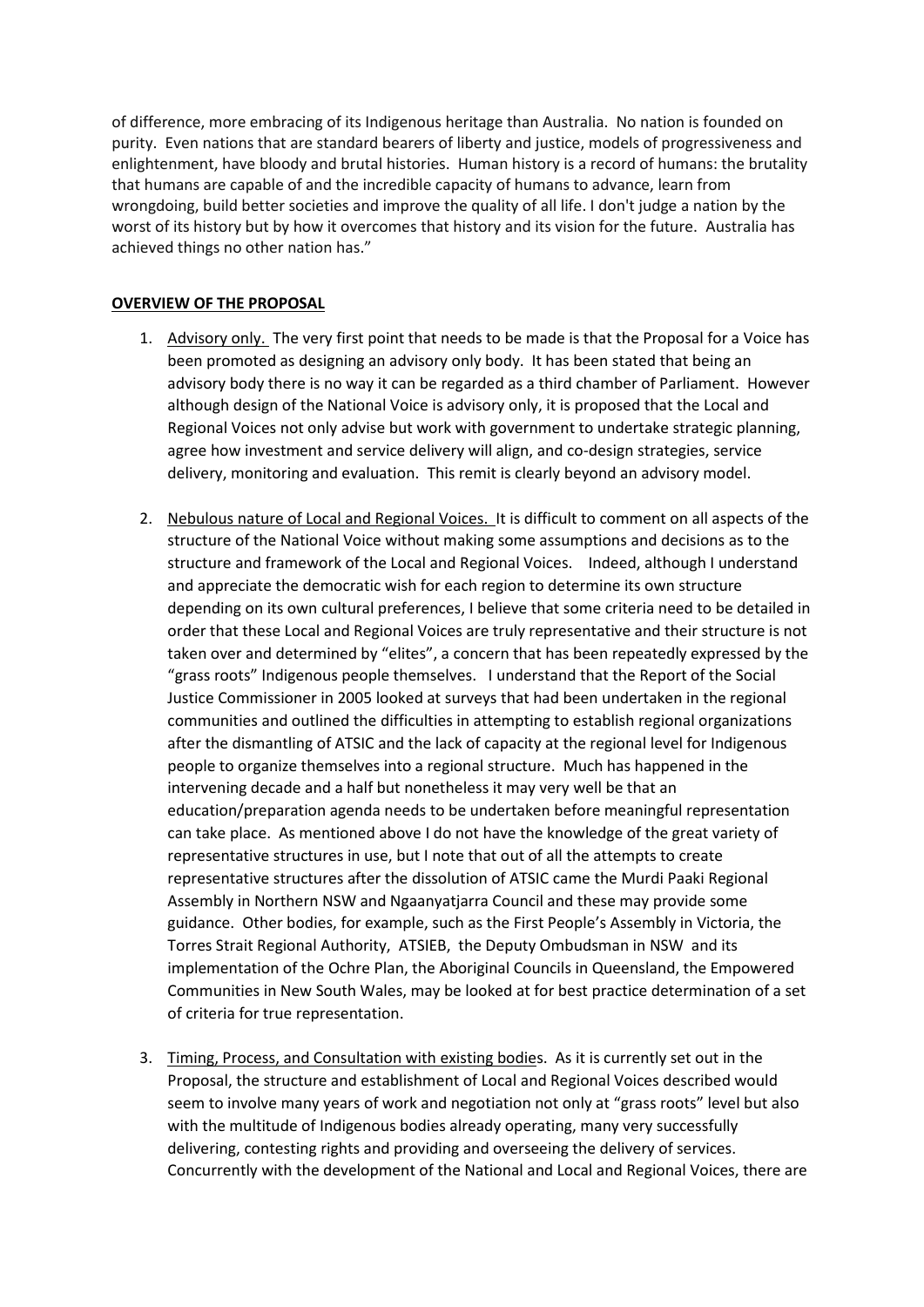State -wide organisations already developed and being developed, there are sub-State and multi-State organisations already strongly operating delivering and contesting rights and providing or overseeing the delivery of services. It would seem essential to, as a very important first step, to correspond with these many Indigenous bodies to obtain their views on the structure of the Voices and their suggestions for linking into the National Voice and the Local and Regional Voices. Perhaps this has already been done but these ideas and approaches have not, to my knowledge been referred to in the accompanying documents. In fact, as mentioned above, it would seem that what is needed first is a detailed evaluation of the existing initiatives.

- 4. Legitimacy. A difficulty for any new Voice, National or Local and Regional, with the plethora of existing Indigenous organisations, will be legitimacy. It has been stated that the Voice will not take over the responsibilities of any existing organization or act as a "go-between" or gatekeeper. How will the Voice carve out a responsibility for itself so that it is regarded as the "Peak Body" representing Indigenous advice and not just another Indigenous representative body, both from the point of view of the Indigenous people and also the governmental and non-government organisations working with them. Acceptance within the Indigenous community itself is a primary concern. I have read that many people did not participate in the vote for the National Congress as they argued that the views put forward were not those of the remote communities. There have been views expressed in the media that in the opinion of many of the "grass roots" Indigenous persons the concern should be rather on matters specifically affecting the community, for example crime including domestic violence, housing, employment rather than being concerned with the Voice. The most well known current proponent of the primacy of local issues is Jacinta Price. Additionally a number of influential Indigenous persons have vocally expressed their opposition to the Voice Proposal, notably Noel Pearson and Lidia Thorpe each for their own reasons. Also, "What do I care about a Voice". (website Creative Spirits) "It's a waste of time for people to be even talking about it." Gary Foley quoted in "It's Our Country" at p 147. Michael Mansell suggests a more radical proposal of a completely new Indigenous state. How are all of these conflicting ideas to be reconciled to give legitimacy to the proposed Voice? Without some means of establishing this legitimacy I believe this initiative is doomed to fail.
- 5. Clear and unambiguous advice. Need clear direction to government on its delivery of services. We are in the unenviable position where organisations are "worried" to intervene in child protection issues for fear of being accused of another "stolen generation". They are cautious about their intervention in criminal matters whether that be domestic violence, pedophilia or rape issues because of the charge of being racist. They are unsure how much they should intervene, even at the request of other Indigenous persons, into corruption and other misuse of money in Indigenous bodies because of the possibility of being called racist or interfering in the legitimate business of Indigenous people (note the recent case of the alleged corruption concerning half a billion dollars set to flow into aboriginal corporations in the Kakadu region and the request for government assistance). Anecdotally, non-Indigenous persons are even frequently generally concerned about expressing an opinion on how to best overcome Indigenous disadvantage which does not accord with the view of the Indigenous "elite" for fear of being declared racist and even possibly losing their job.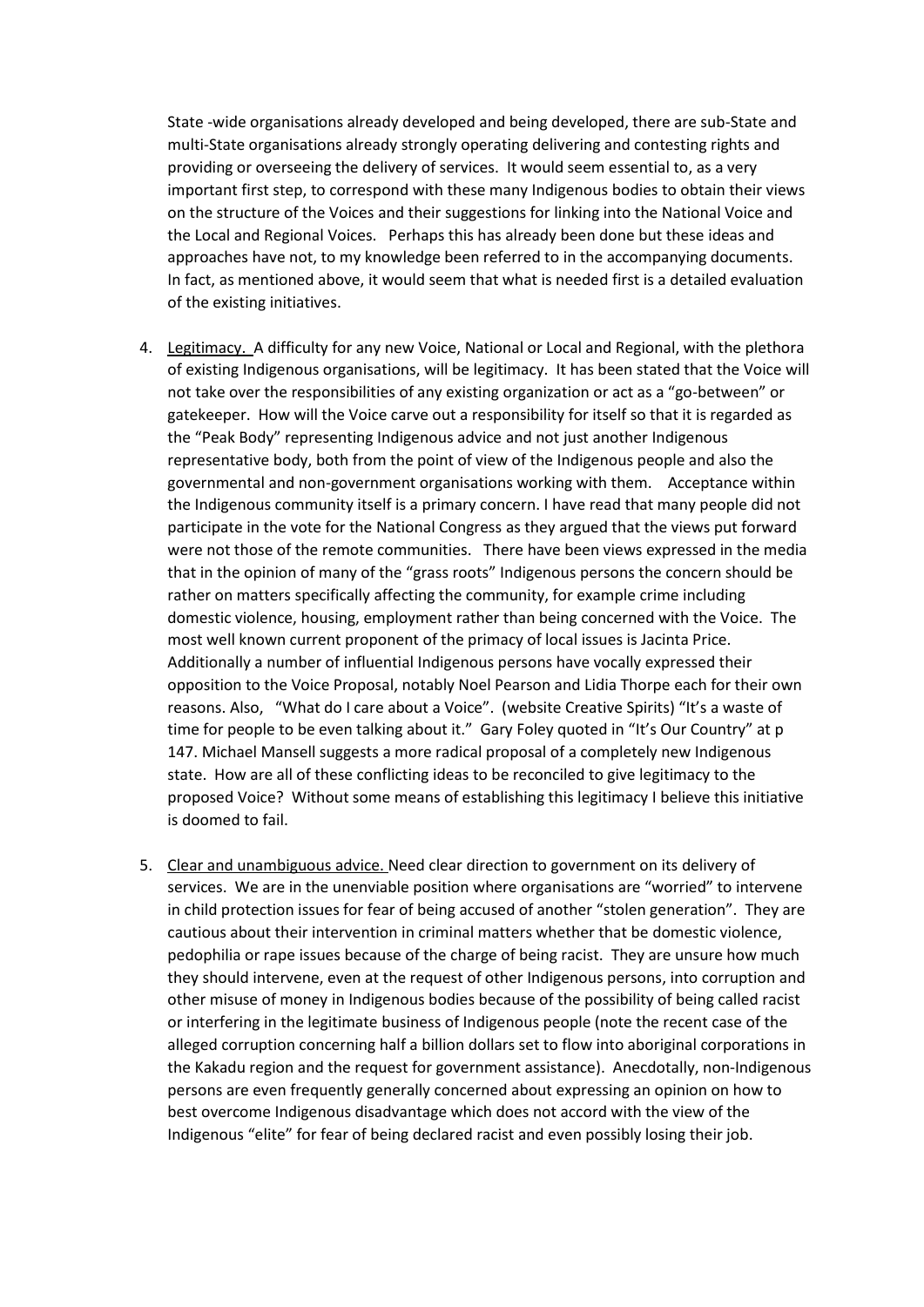- 6. Independence. Funding will be from the Commonwealth or State governments. Will this not impact on the independence of the Voice and should there be some consideration of some type of seed funding and then after a period of time self-funding, through perhaps subscriptions, or generated through Indigenous activities. (Note that the NSW Aboriginal Land Council was given seed funding of 7.5% of non-residential land tax in NSW for a period of 15 years and the National Congress was also given seed funding.) I realise that the funding issue is to be dealt with later but I believe that it is relevant to the independence of the structure being proposed and also relevant to the chance of the Voice succeeding.
- 7. Engagement as respected contributors to the Australian nation. I believe that this is extremely important for the legitimacy of the body within the Indigenous and non-Indigenous population. Nowhere does the Proposal make reference to the fact that the Indigenous population should consider the issues facing the Australian nation as a whole in developing its advice concerning Indigenous issues. It is self evident that it is in the interests of both the Indigenous peoples and the non-Indigenous people that Australia be a prosperous and stable country. It is important for the status and self-respect of the Indigenous peoples that this Proposal does not become simply an argument for welfare by whatever means it is delivered. I have read that Noel Pearson referred to the idea of the National Congress as a "blackfella's wailing wall" and claimed it would be a forum for victimhood. The structure must foster the qualities of responsibility and self-reliance that would make a contribution to the Indigenous people and to the life of the nation as a whole rather than be born in negativity. If I may steal from someone without attribution as I cannot remember who said it  $-\pi$  Rage cements identity but it is not always the bedfellow of reason or of the correct path to a better outcome."
- 8. Who can vote in a representative structure. In any representative structure that is proposed how is it to be determined who are peoples of the Nation or Clan in that particular region who have the right to a say for that area. I have noted that many Indigenous persons refer to a number of ancestries or Nations/Clans, for example Nyunggai Warren Mundine was born into or descended from Bundjalung through his father and Gumbaynggir and Yium through his mother. It would be iniquitous, if not to say confusing if one person had one or two or three votes depending on his or her ancestry. There needs to be a procedure to determine claims to membership of a traditional group or a local/regional grouping and a procedure to stop duplication.
- 9. Tension between rural and remote traditional people and urban. The majority of the Indigenous population are not the traditional Indigenous people still linked closely to their traditional land living in desperate circumstances due to the lack of economic opportunities and loss of Indigenous culture. Most, 82% according to census predictions, live in on or near the large cities and towns or regions where for the majority their lives are no different from the rest of Australians. I am happy to be corrected but it appears that it is the former group who are most in need of help and representation. The design of the Voice should ensure that these most disadvantaged have their own say and are not simply effectively controlled by what have been called the "elites". In 2012 it was reported "Most (85 per cent) Aborigines and Torres Strait Islanders live in major cities and regional towns, side-by-side with other Australians. Most—more than 60 per cent (330,000)—work in a range of occupations from low skills through trades to professions and management. About 68 per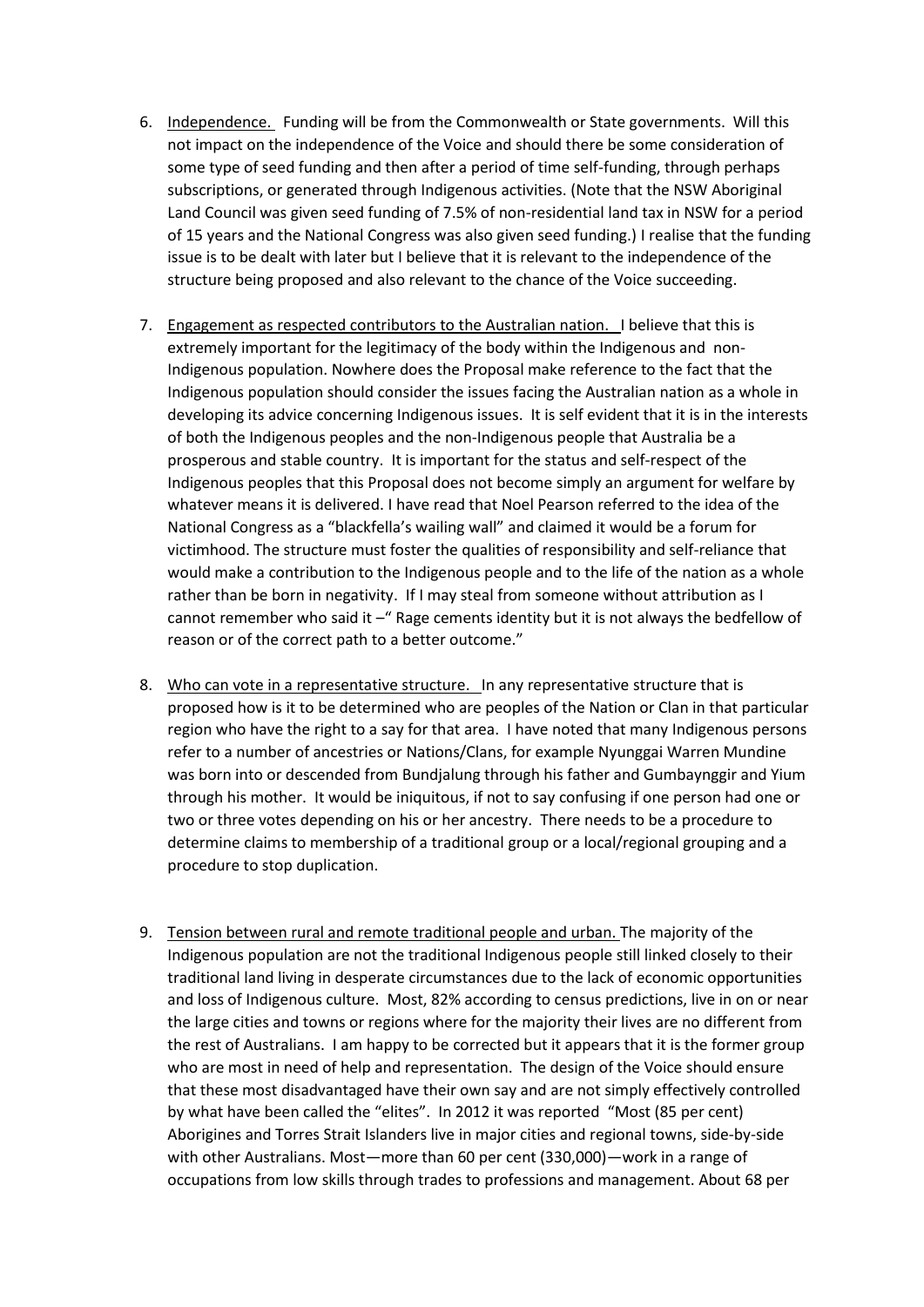cent own or are buying their homes. Their children attend mainstream private and public schools where they perform like other students with more than 90 per cent passing national minimum literacy and numeracy standards. More than 70,000 Aboriginal and Torres Strait Islander students are enrolled in vocational courses and more than 11,000 in universities, including a substantial graduate enrolment. More than 25,000 have graduated in law, medicine and other professions. There is no "gap" between these Aborigines and Torres Strait Islanders and other Australians. They vote like other Australians and otherwise participate in civil society without losing "a sense of difference and pride in their Indigenous background: Their ancestors will forever be Indigenous and their ancestral places will always be Indigenous." (Quadrant) It also should be recognized that according to one report around 80% of aboriginal people in the cities are married to non-aboriginal people. This results in an inevitable blurring of the distinctions between Indigenous peoples and non-Indigenous and so leads to confusion on what issues are of primary importance. However it has also been stated many times that many Aboriginal people wish to live on their traditional lands. The problems in many of the remote communities are well documented from unemployment to crime/violence in its many forms. Despite this we are told that these communities wish to remain intact and it will be remembered that in 2015 hundreds of thousands of Australian people walked in support of this stated aim of the Aboriginal people. How to reconcile this wish to live remotely with the delivery of services to "Close the Gap" must be high on any agenda.

Who will the proposed Voice represent and how will it reconcile differences.

- 10. Transparency and accountability. This goes to, but is separate from, legitimacy. For the best performance of its operations in support of the Indigenous peoples an obligation and process need to be set out in the structure to ensure both transparency and accountability.
- 11. Formal recognition of the Australian government. The principles set out in the United Nations Declaration on the Rights of Indigenous Peoples 2007 provides for the right of Indigenous peoples to autonomy and self-determination but it also provides that nothing within the declaration should be "construed as authorizing or encouraging any action which would dismember or impair totally or in part the territorial integrity or political unity of sovereign and independent States". It has been reported that many Indigenous peoples do not regard themselves as being Australian. I would submit that the United Nations Declaration on the Rights of Indigenous Peoples would ask of Indigenous peoples who participate in the prosperity of the country in which they live to regard themselves as Australian citizens.
- 12. Separateness. The proposal for a Voice to government carries an immense responsibility to ensure that it is a positive force. It would be foolish not to fully recognize in all of its consequences that by creating this structure, we are cementing in the perception, and the resultant reality, that Indigenous people are different from the remainder of other Australian peoples who are of a multitude of diverse heritages (not simply white and of British heritage). Differences are already being created with the development of Indigenous only businesses, Indigenous only rights in relation to land, positive discrimination in relation to employment and education opportunities being created, heritage rights, separate flags, acknowledgement and welcome to country, but a separate Voice structure makes it abundantly clear that we are not one but two. I make no comment as to whether this is a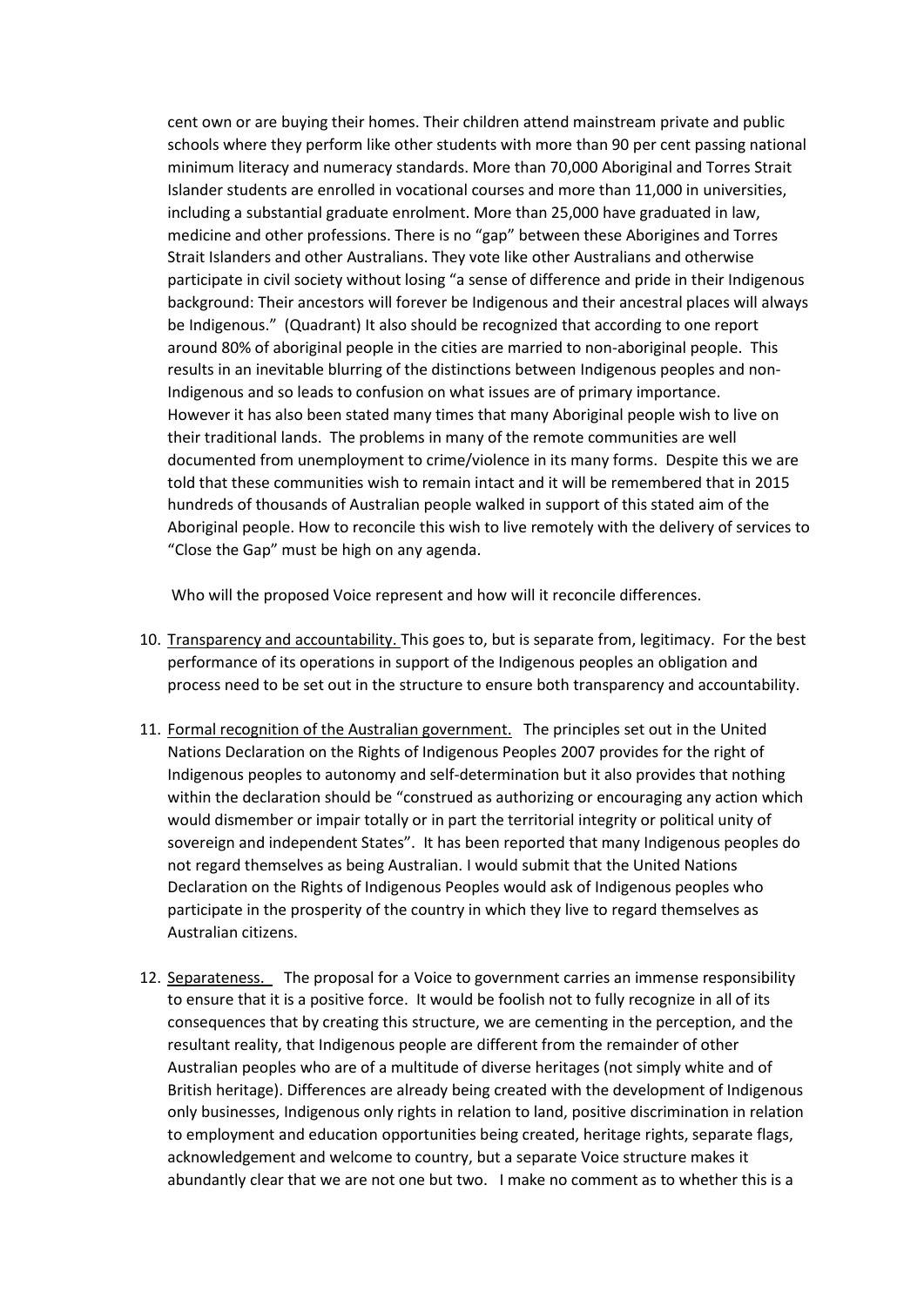"good or a bad" thing, there are arguments for both sides but I believe it has to be fully accepted by both Indigenous and non-Indigenous people that this is what is happening. The structure being proposed is clearly not designed simply to relieve disadvantage, to "Close the Gap", or to settle historical grievances concerning land, heritage, "stolen generations", stolen wages, or other acts of dispossession, there are other established groups both Indigenous and non-Indigenous addressing these issues. The Voice will continue as a body of self- determination forever emphasizing the separateness of Indigenous peoples. Whether it is called discrimination because of race or some other less inflammatory terminology avoiding the race word, the reality remains the same. It is important to recognize that this would not be simply a matter of cultural differences, many other sections of our communities have cultural differences which do not require a structure of this nature, it goes further. It is a body that is set up as a separate polity representative of the Indigenous peoples only. This must be fully accepted by all those who go along this path. It is very important also to recognize that many Indigenous people are as integrated into the Australian community as other cultural groups, so if this Voice is to proceed, a roadmap for the ongoing future purpose of this body should be developed.

13. Is this the best way forward. I realise that this is not within the scope of this proposal. In the introduction to the proposal for the Voice it was stated that the matter has been dealt with otherwise and it is no longer up for discussion. In essence however I believe the parameters of the current proposal are too narrow to provide a successful outcome. I realise that critiques are more pervasive than solutions, nonetheless I ask to be able to make the following points on representation:

-Much has been made of the fact that other countries, New Zealand and Canada for example have made a treaty with its Indigenous peoples, and much has been made of the representative nature of the Sami Parliaments of Norway Sweden and Finland, the Indian nations in the United States of America, particularly the Navajo Nation, the Assembly of First Nations in Canada, and of the reserved Maori seats in the New Zealand Parliament. But it is clear from reading about the continuing struggles of these peoples that these things have not benefited their Indigenous populations to the extent of their aspirations.

- It is very clear from numerous commentators that the Indigenous peoples of Australia do not wish to "assimilate". This is completely understandable if the interpretation of "assimilate" is to lose one's own culture and become what is traditionally referred to as a WASP. They have this in common with many other sections of the multicultural Australian community who do not wish to give up their heritage or culture when they become Australian. Australia is a place of many cultures and is all the richer for it. It does not need assimilation in this sense. It is better without it.

-The Indigenous peoples have a special place in the history of this country for reasons that are evident, but despite this they are a minority of the population. It is clear that whenever there is a minority group which has special interests different to others of the population that the establishment of lobbying groups can be very important to secure proper representation.

-What is needed is a structure which settles all of the claims and grievances of our Indigenous peoples so that in these challenging times the great talents of our Indigenous population could contribute towards making both Indigenous and non-Indigenous people more prosperous and harmonious. Paul Keating after Mabo in his now famous Redfern speech nearly twenty years ago said Mabo is an historic decision -and we can make it an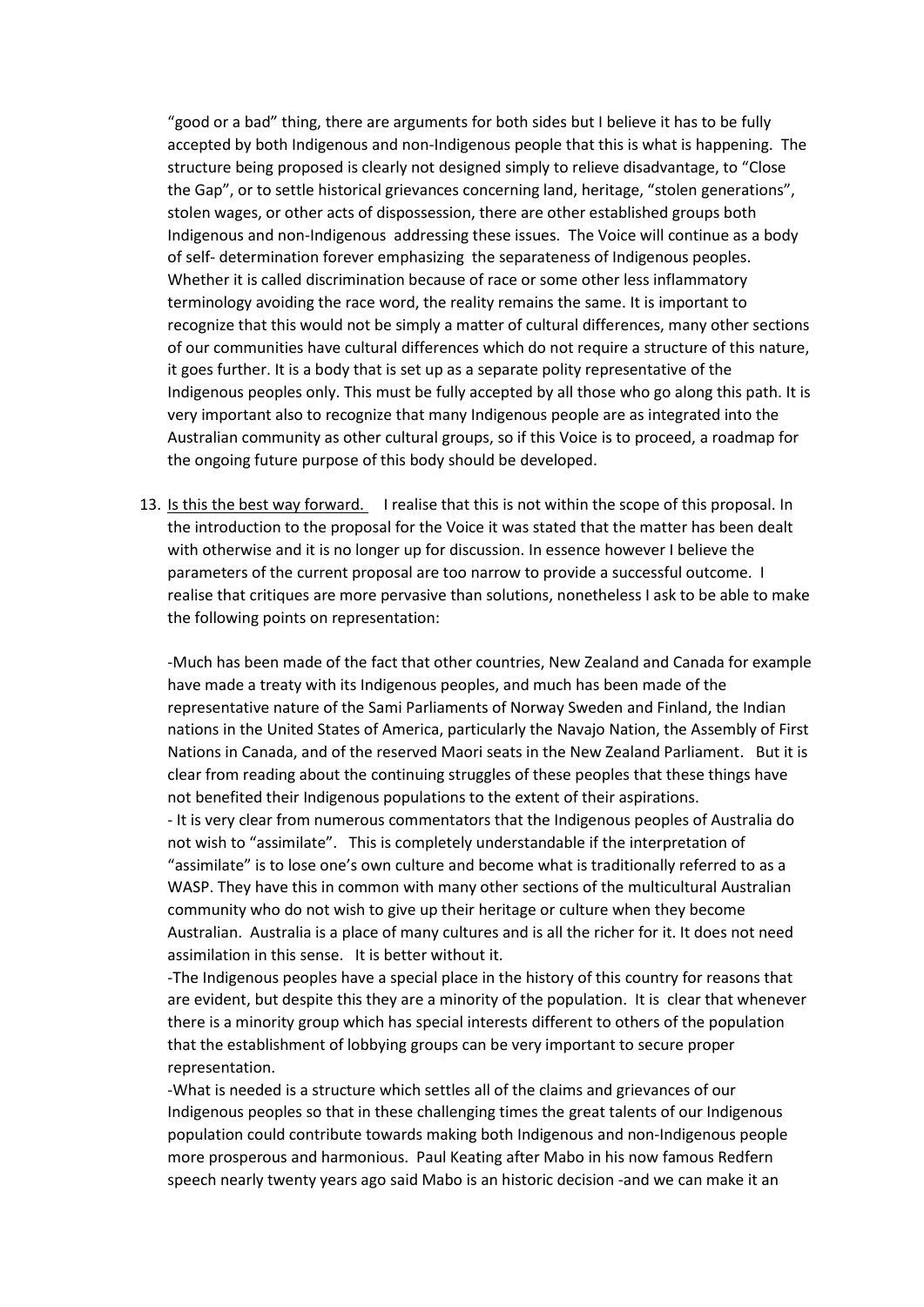historic turning point, the basis of a new relationship between indigenous and non-Aboriginal Australians. Twenty years on this still has not happened. Many other occasions have been filled with hope of a new relationship between Indigenous and non-Indigenous people, the creation of ATSIC, the institution of the Social Justice Commissioner, the Sorry Statements, the land rights legislations, the recognition in legislation and State Parliaments, acknowledgement and welcome to country, amongst others, but none of these have forged a new relationship . The reason for this needs to be addressed before we move forward.

#### **ABORIGINAL AND TORRES STRAIT ISLANDERS NATIONAL VOICE**

Role

- 1. Noted that the Voice will not replace existing bodies or structures. This goes to both legitimacy and efficiency. There needs to be a review of existing bodies and a plan for how the interrelationship is to work. Without this there will be a confusing duplication on behalf of the Indigenous bodies and also the Federal and state governmental structures supporting them. If the Voice is to be truly the representative body of the Indigenous peoples, there needs to be some rationalisation of the multitude of organisations which currently are interacting with government at all levels. The Voice needs to be a "Peak Body". I recognize that this is a difficult issue to approach given the many vested interests, and many of whom are doing an excellent job for their Indigenous members, but in order that the Voice does not simply become yet one more organisation among many, some rationalisation coherency and authority needs to be established.
- 2. Re two full time co-chairs and part time general members how often will these meet, how will the priorities be determined? Processes need to be put into place, for example, how will they agree on the advice or on the chosen priority to be put forward to government, who will prepare and deliver the advice, will the interaction with the government be ongoing or on a timetabled basis (except of course for emergencies), who will determine on what issues the government must consult, may consult and are these to be immutable (on this latter point I note that some suggestions are put forward in the full scope document).
- 3. Noted that the obligation is to be non-justiciable. I realise that this is a source of concern but it may be that it is simply being realistic and negotiations entered into in good faith without continual threat of legal proceedings are generally the most productive. This advice model seems to be working well for other Indigenous organisations and indeed other organisations that advise the government in general. Further, the mere fact there is an obligation to consult, and the fact this consultation is proposed to be made publicly transparent has proven to be a watchdog on government actions in other situations.
- 4. It should be noted and accepted that the Australian government and the Parliament are expected to make decisions for the benefit of the nation as a whole and this may not always be the best possible outcome for some sections of the community, Indigenous or non-Indigenous. This is necessary for a balance of equity. Though of course it is not unreasonable to expect that all sections of the community which would be impacted by a decision should be considered.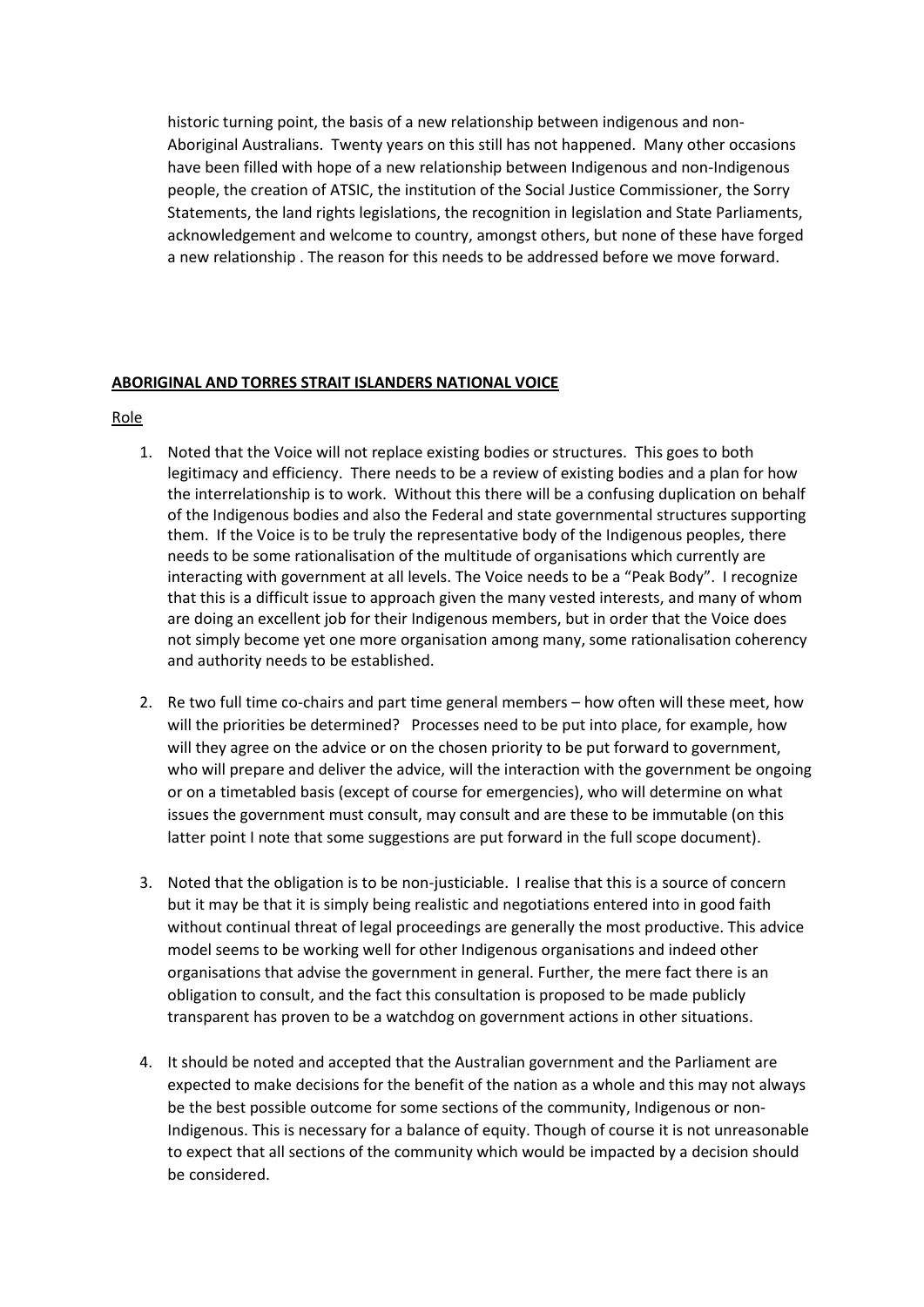- 5. Noted that the Voice will not be responsible for service delivery. This is reasonable when it is considered that the Indigenous peoples are part of the Australian nation. It also makes sense on several levels. Firstly there would undoubtedly be duplication of effort in delivering services to Indigenous and non-Indigenous persons. Secondly, it would require a substantial structure and budget to take on this role. However, as a primary source of concern is that non-Indigenous organisations fail to understand Indigenous needs, the Voice should in its advice give comprehensive recommendations on service delivery. It is not unreasonable to expect that it should take some account, formally, of the cost implications of its advice, without having the obligation to prepare a full budget.
- 6. Noted that the Voice will not be a clearing house for research and will not undertake program evaluations. I am assuming that this means that it will not conduct detailed evaluations of government proposals. However if the Voice declines to provide advice on any particular government proposal on which its advice has been sought that matter should be tabled in Parliament.
- 7. To what extent will the National Voice determine its own agenda? The Voice has been promoted on the grounds that the community at "grass roots" level are not being heard, so what obligation will be put on the National Voice to deliver the priorities as are notified to it rather than those generated by itself.
- 8. Related to point 7, some broad indication should also be given as to what is the agenda of the Voice. As well as" Closing the Gap" issues and issues relating to land and heritage rights, it also needs to be considered and openly discussed what rights should the Indigenous peoples have that other Australians do not have. As instances, various legislation gives Indigenous peoples traditional rights to hunting and fishing that are not allowed to other Australians, the Qld government has recently upheld adoption practices traditionally used by Torres Strait Islanders that are different from adoption laws applying to other Australians, Northern Territory laws do not apply on Aboriginal land in some circumstances, there is talk of traditional laws applying in relation to criminal matters. How far is it proposed the wish for "increased agency in our own lives" extend.

### Selection of Members:

It actually is difficult to make a definitive comment on the proper model without first determining how the Local and Regional Voices are to be created. The direct election model, provided one could encourage sufficient engagement, does provide a better representation model in that the Voice would be less a voice of the "elite" which can give 'too much talk from those not suffering'. However assuming the model for the Local and Regional Voices does in fact provide a proper "grass roots" representation I offer the following comments:

- 1. I would suggest that the preferable method is the Structural Membership Link Model 1 for the following reasons,
	- Risk of poor turnout for elections based on historical data
	- Difficulty of determining indigeneity and so qualification to vote at the local electoral level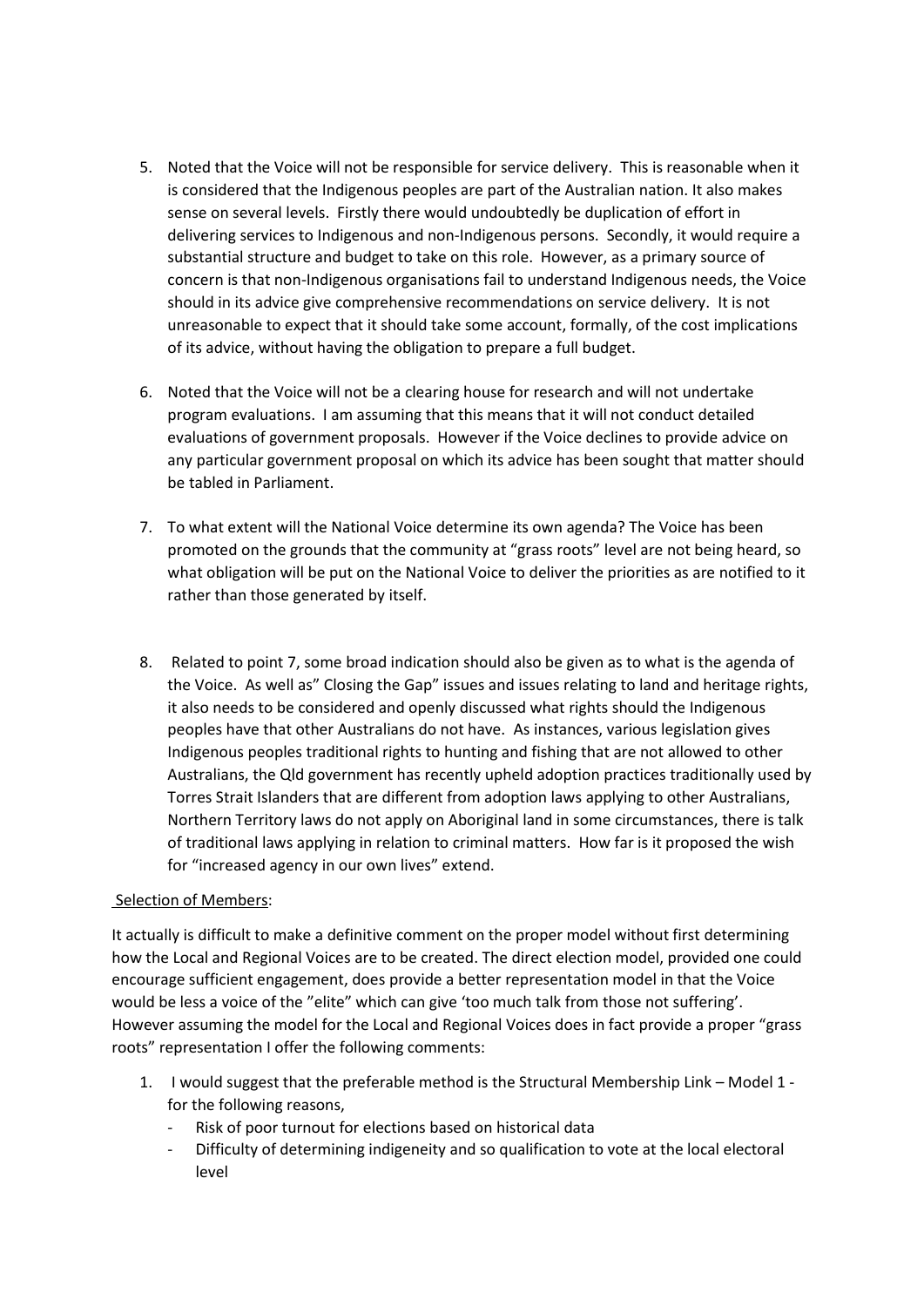- Cost of running national elections on top of local and regional elections for the Local and Regional Voices.
- If membership of the National Voice is determined by voting, there could be lack of coordination and/or agreement between those determined to be regional representatives vs national representatives.
- Given the fact that the regions at National level are to be based on State or Territory areas and are to produce only a suggested 16-18 representatives, it may be difficult to claim that these representatives properly are representative of views at the "grass roots" level in the elected model, particularly given the number of disparate nations and clans involved.
- 2. Within the alternatives for Model 1 I would suggest the better model is that the Regional Voices should determine collectively the national representatives for that State, Territory and Torres Strait Islands for the reason following. The regional governance structure proposed is for Regional Voices. The Regional Voice is best representative of the Indigenous population at the "grass roots" level. I believe it introduces an unwanted complication to introduce other bodies, State/Territory/TSI assemblies into the National governance structure. This complication could create confusion and uncertainty as to policies that are being promoted, both from the Indigenous perspective and from the government perspective. I believe it provides a more coherent structure if these bodies feed into either the National Voice or the Regional Voices.
- 3. Equal numbers of each gender. This runs into the difficulty of positive discrimination and the difficulty of disenfranchising to some extent persons who do not fit into the bisexual categorisation. I make no comment as to how this is to be equitably dealt with. However, the role of Indigenous women has been frequently noted to be of great importance generally and it is evident that many of the matters important for the well-being of the Indigenous community in general impact disproportionately on Indigenous women, namely substance abuse, homelessness, family violence and abuse of children. For these reasons alone it is important to have equal representation of women. It also should be recognised that the United Nations Declaration on the Rights of Indigenous Peoples draws attention to the needs and right of Indigenous women and calls for action to protect them from violence.
- 4. Re Eligibility, it would seem sensible in the current environment to have ethical eligibility requirements set by the Ethics Council. These however should be no more restrictive or lax than those required for MPs and Senators of the Federal and State governments, unless there are clear cultural reasons for this.

### Membership numbers/Appointment of members

1. The difficulty in determining numbers is in finding a balance between sufficient representation and unwieldy numbers which would make decision making difficult. Cost is also a factor. The sometimes conflicting parameters are population, geography, Nation/Clan boundaries, and State/Territory boundaries. Using population as a measure accords with the system currently in use which determines the number of MPs in the Federal House of Representatives. The number of Maori seats in the New Zealand Parliament is dependent on registered Maori population. If a comparison is made with the Australian Federal system, using population comparisons, and using Australia Bureau of Statistics projections, Indigenous peoples are currently approximately 2.8% of the Australian population (according to projected census figures) so the number of representatives should be approximately 3% of the number of members of the Federal Parliament. This would indicate that the number of members should be seven (using the number of 3% and rounding up).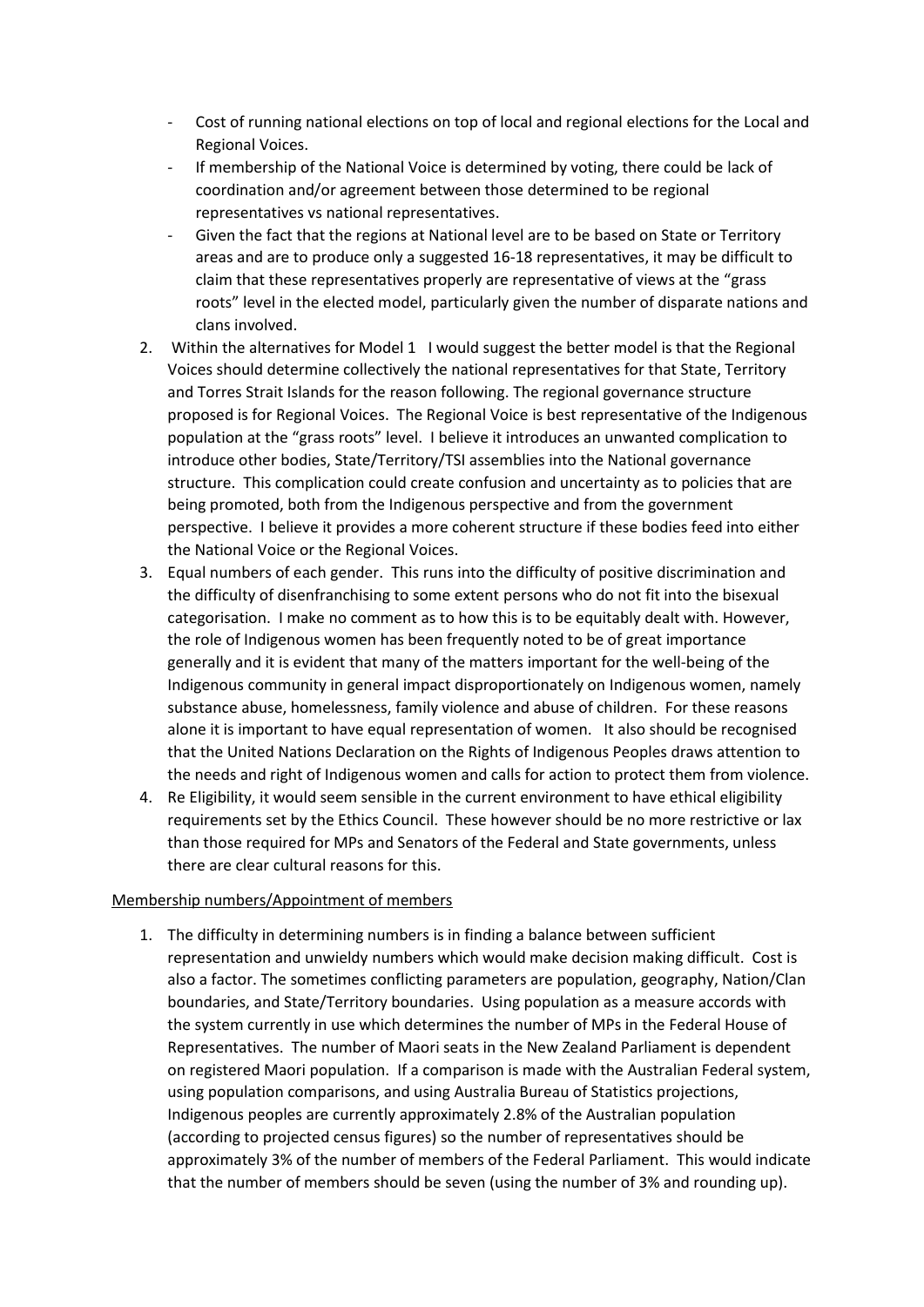Historically however this is a low number for such a representative organization, particularly one which represents such a disparity, around 250 Nations with up to 7 clans within each of those Nations. (I have found it difficult to determine the precise number of Nations and clans but this figure was suggested by one commentator, though others suggest around 300 Nations or clans.) Canada's Assembly of First nations represents 634 First Nation communities which include greater than 900,000 people (a greater number than Australia which has been estimated, I believe,to be between 713,000 and 721,000). It is led by a national chief who is elected for a three year term assisted by an executive committee of 10 regionally elected region chiefs. The similarities between Australia and Canada could indicate that this is the appropriate numbe. However, in contrast, the Sami Parliaments of Sweden Finland and Norway have each between 21 and 39 representatives for a total population estimated to be around 80,000. The National Congress of Australia's First Peoples had 120 representatives (but still found that some Indigenous persons did not agree with the Uluru Statement from the Heart). My understanding is that the last national body which had regional democratically determined representation was ATSIC. ATSIC had 35 elected Regional Councils which formed into 16 zones and each of these zones nominated one Commissioner to the Commission. The map created by the Australian Institute of Aboriginal and Torres Strait Islander Studies (AIATSIS) which attempts to represent the language social and nation groups of Aboriginal Australia (using published resources from the 18th century to 1994) divided this large number of groupings into 18 regions (I do not know on what basis but can only suggest that it may be geographic). With the limited information I have the decision as to number of members is essentially arbitrary to some extent but it would seem that all of the factors mentioned above need to be considered. It may be that this was what was done in the structure of ATSIC. So, if the ATSIC numbers of 16 zones were accepted for the period of time of its operation then perhaps this is a good start.

2. Appointment of members. It is clear that the current view from the Indigenous population is that there is a great wish to be independent of government. The National Indigenous Council which replaced ATSIC and which included appointed Indigenous experts to advise the government was, from reports, not well received as it, as reported, was regarded not to have legitimacy despite the fact that the appointees were all talented Indigenous people. The conclusion has to be that it would be best not to have governmental appointments.

### Member Terms

1. It makes sense to have four year staggered terms with half the membership changed every two years to allow some continuity of expertise gained and mentoring of new members. This does raise the question of how often the Co -chairs should be elected. Presumably half of the rotated members would be women and half would be men.

### Independent policy body

1. As the National Voice is set up to respond to the concerns of Indigenous Peoples at "grass roots" level it would seem that an independent policy body may run the risk of imposing its agenda on these "grass roots" concerns. It has been proposed that there be a panel of qualified people and experts on whom the National Voice can call as well as the power to establish Committees to bring in external expertise. This would seem to better meet the requirement of "grass root" involvement and direction as they would be called upon to provide input into those policies determined as important at "grass roots" level. The budget implications and mechanisms of establishing Committees needs to be considered and a process established for this.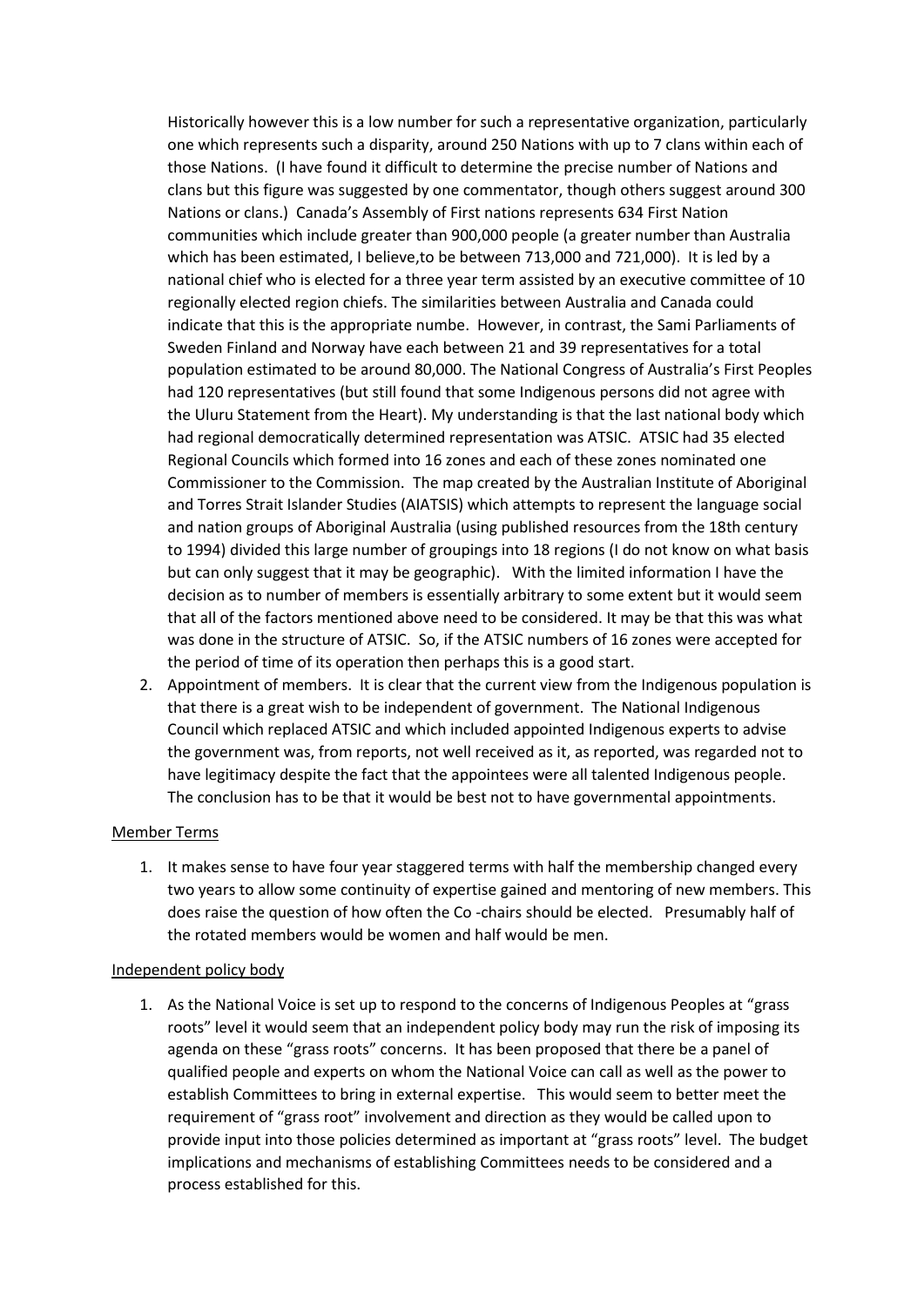## Legal Form

1. As noted above, it is clear from canvassing of the Indigenous people that they wish the body to be independent of government. If it is set up as a Commonwealth body, even if its independence be guaranteed in legislation, the perception will be that it is government controlled. Accordingly I would suggest the better option would be a privately incorporated body similar to the one established for the National Congress and the First Peoples Assembly in Victoria.

## Membership boundaries

This raises many of the same issues referred to above in the paragraph on membership numbers.

- 1. The first issue is that it would be desirable for the boundaries to bear some relationship to the regional groupings, nations or clans, of the Indigenous population themselves. This is probably best expressed by Nyunggai Warren Mundine "We aren't one people and we don't think of ourselves as one people. We think of ourselves in terms of the countries or nations we're born into or descended from." It has been stated that the "iron rule" in most of the hundreds of Aboriginal nations is that you can only speak for your own mob. Governance structures have been established under land rights legislation and under Native Title laws that relate to traditional owner groups and otherwise. These areas do not necessarily follow along state and territory lines.
- 2. The second issue relates firstly to the fact that the structure of the representative governments, state and territory, with which the Regional Voices will interact have of course state and territory boundaries and secondly and possibly more importantly for establishing agreement as to the constitution of the Regional Voices, the current representative communities that have already been formed by the Indigenous population ( for example Victoria First Peoples Assembly, Thriving Communities in Queensland, Torres Strait Regional Authority, ACT Aboriginal and Torres Strait Islander Elected Body and others in planning) have been and are being developed along State and Territory lines.
- 3. The third factor is the numbers of the population in each of the area boundaries.

Any decision will necessarily involve a compromise with perhaps the best approach being to start from the Regions representing the language social and nation groups of Indigenous Australia as determined by the AITSIS map, overlay the population in each of those regions so that they are approximately equal, and then fit these as best as possible into State boundaries.

### **LOCAL AND REGIONAL VOICE**

The framework for the Local and Regional Voice is much less determined in this Proposal than that for the National Voice. There may be several reasons for this and these are canvassed below.

1. One amongst these may be the multitude of organisational bodies that already exist at the regional level and the need to deal with their various roles, responsibilities and to have consideration for the structures they have already set up and the successes they have achieved. As mentioned above, these organisations obviously have a vested interest as with the successes they have achieved, they would reasonably want to protect those whom they represent. However, unless early discussions are held with these groups to determine how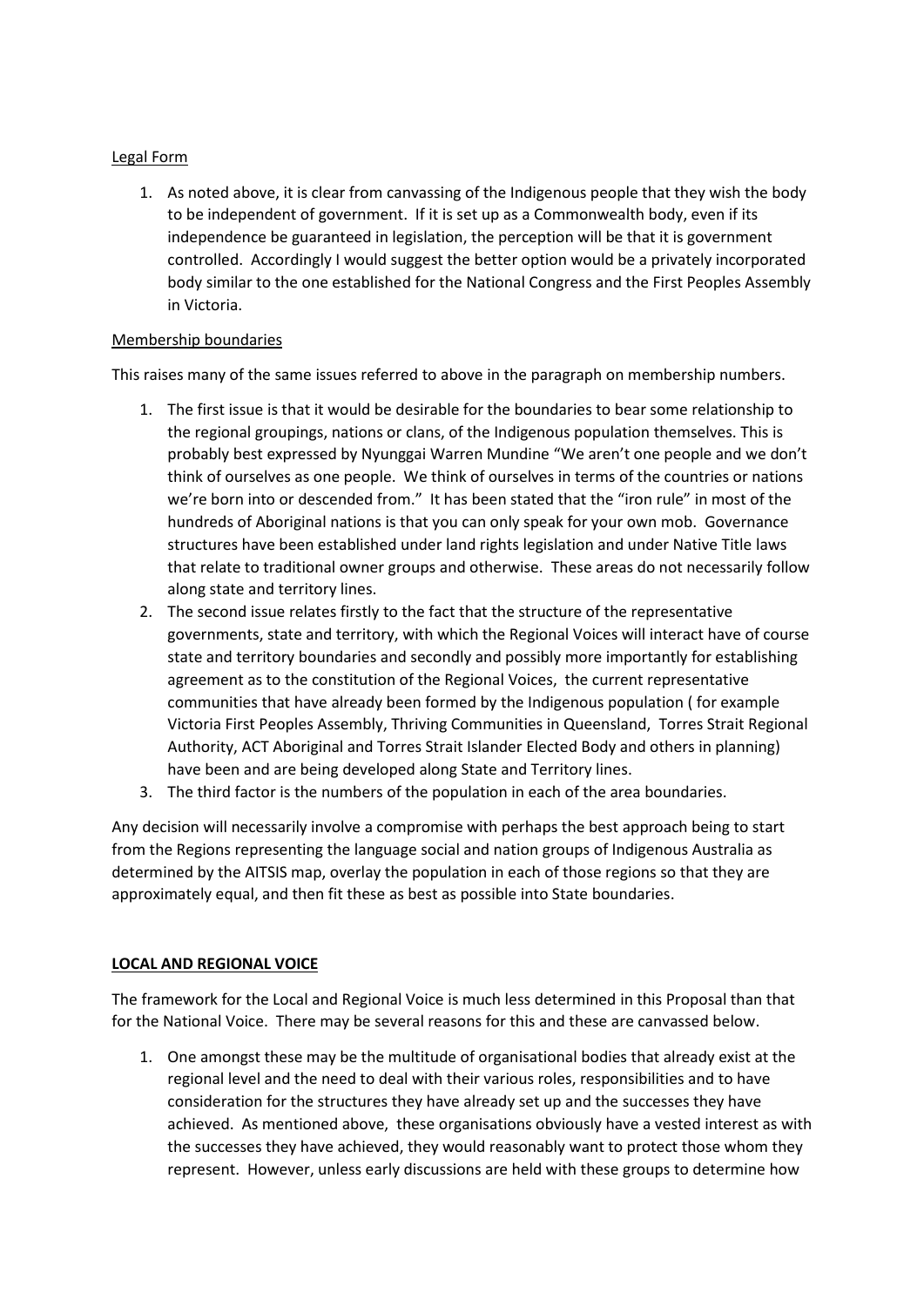they will interact with the new body, I would think that the Local and Regional Voice proposition will fail. There are many of these organisations which, so far as I can determine, have agreements with either or both State and Federal governments. For example, - On a general level there are the Native Title Corporations and Prescribed Body Corporations which represent Traditional Owner Groups who claim right to Native Title and who administer any monies being compensation, royalties, or other categories of funds that arise out of a Native Title Corporation for the good of the Traditional Owner Group they represent.

-There are the Land Councils, land trusts and other land holding authorities who also may administer Native Title determinations but which also administer funds that result from other Indigenous land ownership determinations. The most prominent of these which have come to my attention are the large NSW Aboriginal Land Council, the Northern and Central Land Councils in the Northern Territory, the Cape York Land Council, the South West Aboriginal Land and Sea Council in Western Australia, the Kimberley Land Council, but there are many many others.

-In each State there have been set up or, are in the early stages of setting up, State-wide representative assemblies. In Victoria the First Peoples Assembly is operating, in the ACT there is the ACT Aboriginal and Torres Strait Islander Elected Body/Regional Authority, and there is the Regional Authority in the Torres Strait Islands. All of South Australia, Queensland, Northern Territory, Western Australia are in the process of or have committed to setting up Indigenous organisations with which to negotiate treaties.

- There are a multitude of other "sub-State" representative bodies, for example only, as there are many, the Yorta Yorta Aboriginal corporation originally negotiated separately with the Victorian government as it did not agree with the Victorian First Peoples Assembly. (I have been unable to determine the current position.) NSW has the Murdi Paaki Regional Assembly representing 16 communities in Western NSW. It has also the successful Empowered Communities Organisation. There is the Ngarrindjeri Regional Authority operating out of Alice Springs. There is Deputy Ombusdman in NSW, there are the Aboriginal Shire Councils in Queensland. There are numerous Peak Bodies.

- 2. As noted in the comments on a National Voice, how do you determine who are the peoples of the Nation or Clan in that particular region who have the right to a say when some belong to several Clans or Nations.
- 3. The Local and Regional Voices are each to engage through all levels of government. Presumably this means local government and state government as the National Voice is engaging with the Federal Government. Without some coordinating body for the Local and Regional Voices this is likely to result in inefficiency, duplication and certainly lack of cost effectiveness and significantly problems with service delivery. How is this to be managed?
- 4. The remit of the Local and Regional Voice is to engage on policy, programs and services. How is this to interact with the National Voice and how will the responsibilities of each be delineated?
- 5. It is often the States and Territories which are responsible for the delivery of services to the Indigenous population. This also needs to be considered when looking at the remit of the Local and Regional Voices.
- 6. The Local and Regional Voices are to provide advice to others as well as government. What others? Does this mean that all persons/organisations who have any question or relationship with the Indigenous peoples are to go through each Regional Voice rather than through a government department? What administrative structure is to be set up to support this? Who is to give legitimacy to the decisions of the Local and Regional Voice as